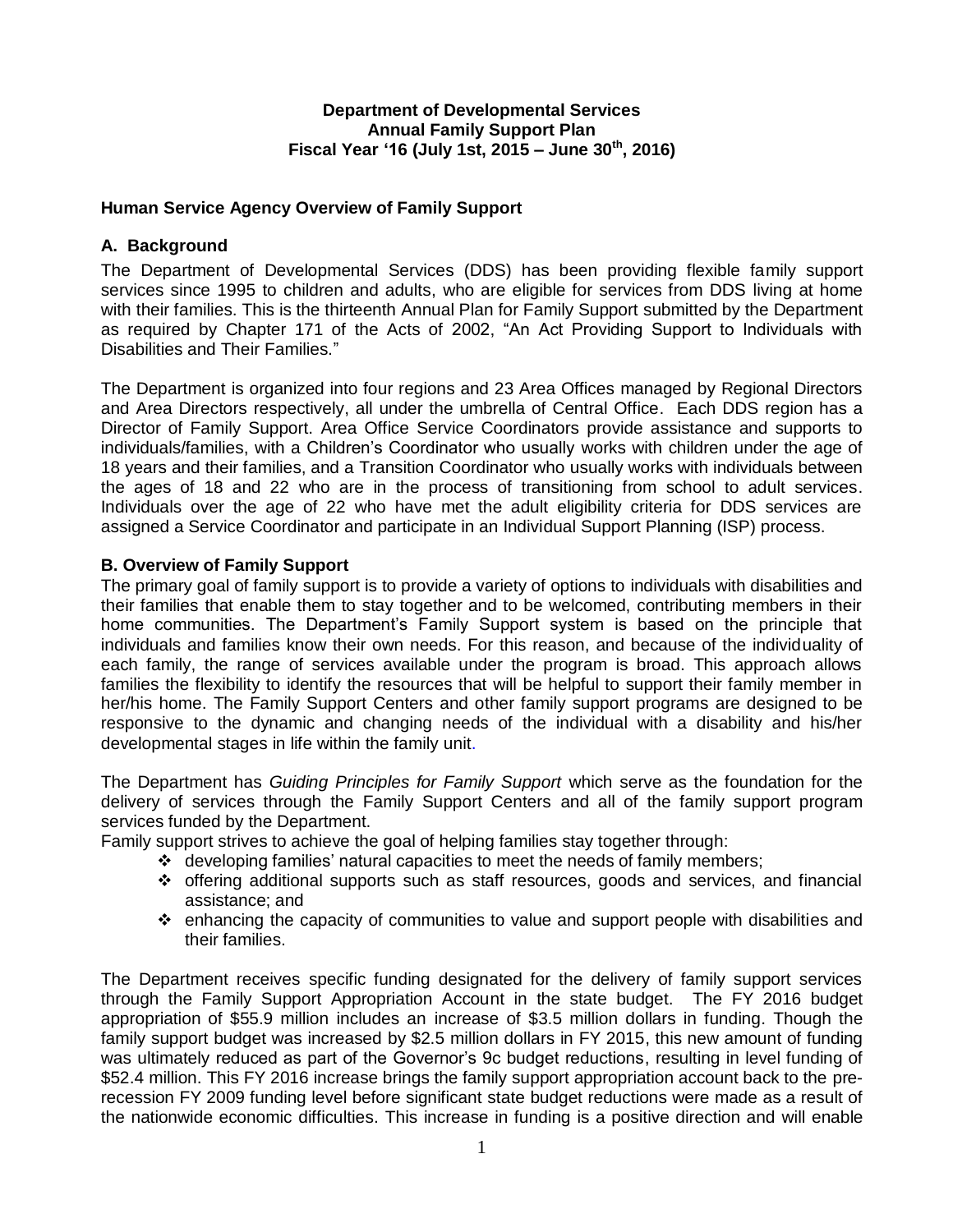the Department to provide important direct individualized resources to support and assist families in their caregiving roles. Of this total appropriation, approximately \$45-46 million is for specific family support services, and the remainder for other community support services. The array of family support services provided with this funding is described in more detail in Section III, Family Support Resources and Funding.

Additionally, there were several important legislative initiatives signed into law in 2014 that will expand and enhance access to services and supports for individuals with disabilities and their families.

- The *Autism Omnibus Act* will expand supports and services to individuals with autism living in Massachusetts. This legislation establishes a permanent Autism Commission to oversee the implementation of autism services and DDS representatives are members and active participants on the Commission. Other elements of the Act include: the opportunity for families to establish tax-advantaged accounts to use for their family member with a disability; requirements for the Board of Elementary and Secondary Education to revise education licensure to provide a mechanism for special education teachers to achieve Autism Endorsement through a mastery of specialty training and skills; and expansion of insurance coverage for specific services for individuals with autism. Specifically for DDS, eligibility for adult services has changed and adults with Autism Spectrum Disorders (ASD), Prader-Willi Syndrome, and Smith-Magenis Syndrome have been added. Meeting the IQ (Intelligent Quotient) is not a criterion for this group of individuals, but individuals must meet specific diagnostic criteria and have substantial functional impairments in three or more of seven life areas. Eligible individuals will have access to an array of community developmental disability support services including: employment/day services, family supports, in-home skills training and community integration supports, and individual supports for people who are living more independently.
- The *Real Lives* Bill provides individuals with the option to determine how to best spend their allocated funding resources on services and supports they need, including but not limited to: assistive technology, modifications, therapies, community supports, and residential and employment services to help to incorporate the philosophy of self-determination. The Department has established a statewide self-determination advisory board to advise the department on efforts to implement, publicize, evaluate, improve and develop information regarding self-determination, and will be developing informational materials and training to promote self –determination and participant-directed service options.

# **C. Process for obtaining substantial input from families on current family support services**

The Department uses multiple approaches, both formal and informal, to seek input from individuals with intellectual disabilities and their families in order to help assess the Department's current system of family support services, and to obtain input on policy development and future directions.

Over the past several years the Department, in partnership with family members and providers, has been engaged in a variety of initiatives to strengthen the information, resources, and assistance provided to families in their caregiving role that are directly responsive to priority need areas identified by families through a strategic planning process initiated in 2011.

In 2012 a report entitled, "*In Their Own Words: The Need for Family Support Services*" was developed based on input from more than 1300 families and was a 'call to action' to help families meet the demands of caregiving across the lifespan. The important supports needed by caregivers and the benefits and cost-effectiveness of family support were identified. Currently there are more than 20,000 families in Massachusetts caring for a child or adult family member at home. As documented in this report, Family Support is 75% to 80% less expensive than serving an individual in an out-of-home placement.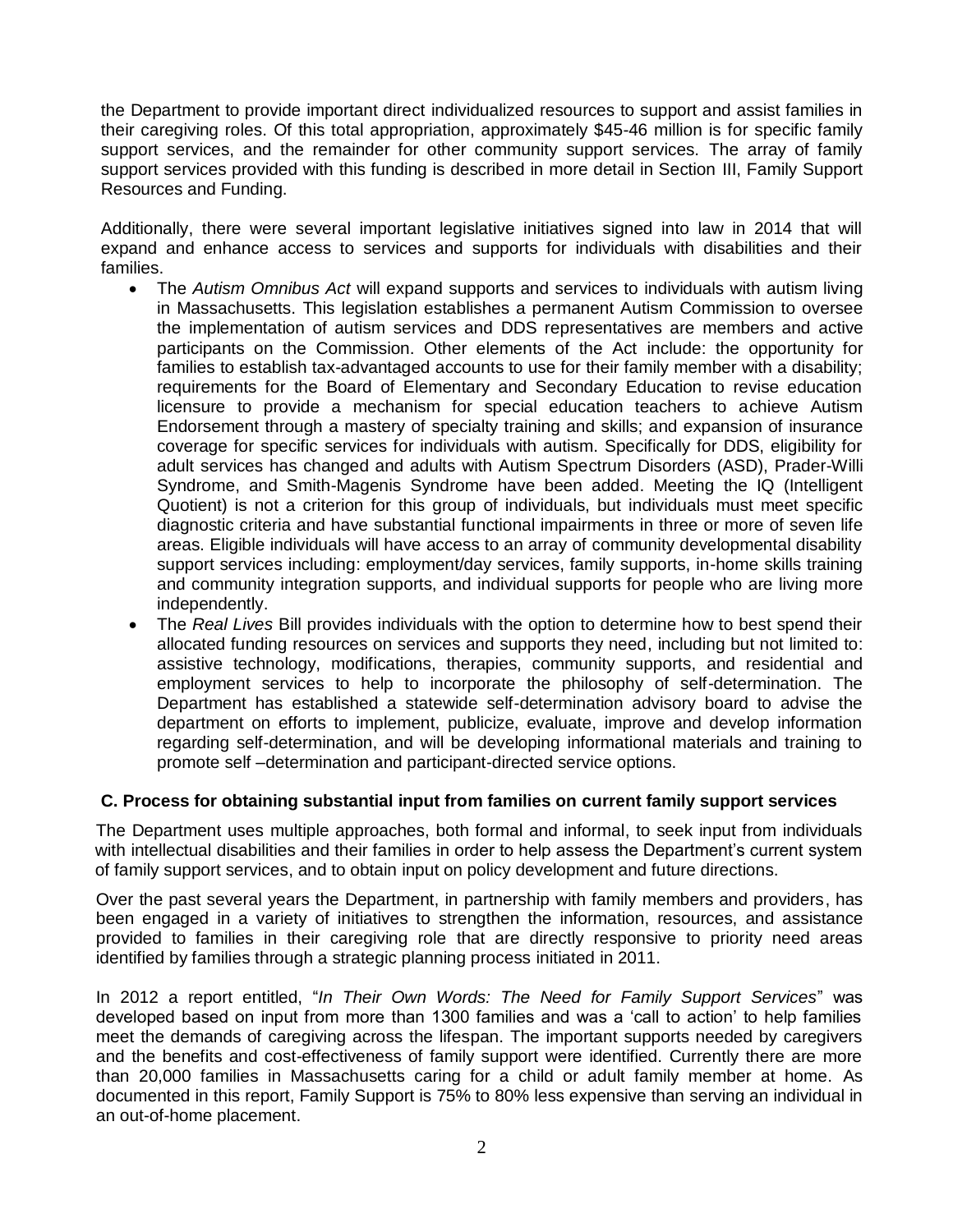In April 2013, a subsequent report called "*Moving Forward in Enhancing Supports for Families: An Action Plan for Family Support"* was completed and over the past years several new initiatives have been implemented with other action steps and goals under development. Some of these outcomes will be highlighted in other sections of this report, but a few key accomplishments are highlighted below.

- The Rewarding Work Respite Directory was implemented in the fall of 2014 to provide an accessible on-line resource to help families identify potential workers who are available to provide respite and other in-home support services. More information can be found at: [www.respitedirectory.org.](http://www.respitedirectory.org/) The development and support for this directory was a direct result of the input we received from families about the difficulties they encounter in locating qualified workers to provide respite and support services in their home
- A set of twenty-six fact sheets were developed and distributed in April 2015 on important transition topics. Entitled "Important Transition Information Every Family Should Know," these fact sheets were developed in direct response to concerns from families about the need for clearer communication around Chapter 688 and transition issues. These fact sheets are available on the DDS web-site and were presented at a full day training for family support center staff with the goal to ensure that every Family Support provider has the necessary tools to assist families through the complex process of transitioning between special education and the adult service system.

A full copy of the plan "*Moving Forward in Enhancing Supports for Families: An Action Plan for Family Support,"* and the report, *"In Their Own Words: The Need for Family Support Services"* are available on the DDS website at: [www.mass.gov/dds.](http://www.mass.gov/dds)

Several of the central and ongoing ways the Department obtains feedback and input from families and other stakeholders are described below.

The Department's **Statewide Family Support Counci**l, comprised of parents from across the state who have, or who recently had children and adult family members with disabilities living at home with them, provides an important and ongoing vehicle to provide input and consultation to the Commissioner on family support services, practices, policies, and needs. Council members have been an integral part of the Family Support strategic planning process, have been active participants in different Workgroups , and will continue to have an important role in assisting the Department, along with other stakeholders, in the implementation of specific recommendations and action steps designed to build a more comprehensive, coordinated and responsive system of supports.

There is regular information-sharing, discussion, and solicitation of input from the Department's **Statewide Advisory Council (SAC)** and the regional and area offices' **Citizen Advisory Boards (CABs).** These advisory groups play an important role in helping to inform and educate the public and other decision-makers about the needs of individuals and families and the importance of and benefits of the flexible services and supports that are provided.

The Commissioner and other Department leadership staff meet with other representatives of family and individual advocacy organizations to seek input and obtain feedback on services and future directions. This includes representation from the Arc of Massachusetts, Massachusetts Families Organizing for Change (MFOFC), Advocates for Autism in Massachusetts (AFAM), Massachusetts Advocates Standing Strong (MASS), Massachusetts Down Syndrome Congress, and the Developmental Disabilities Council. Monthly meetings are also held with the leadership of the Association of Developmental Disability Providers (ADDP). Additionally, leadership staff in the Department have been actively engaged with advocates and other state agency staff to work on plans and implementation of key recommendations in the Autism Commission Report that was released in March 2013, and the more recent Autism Omnibus Act signed into law in 2014.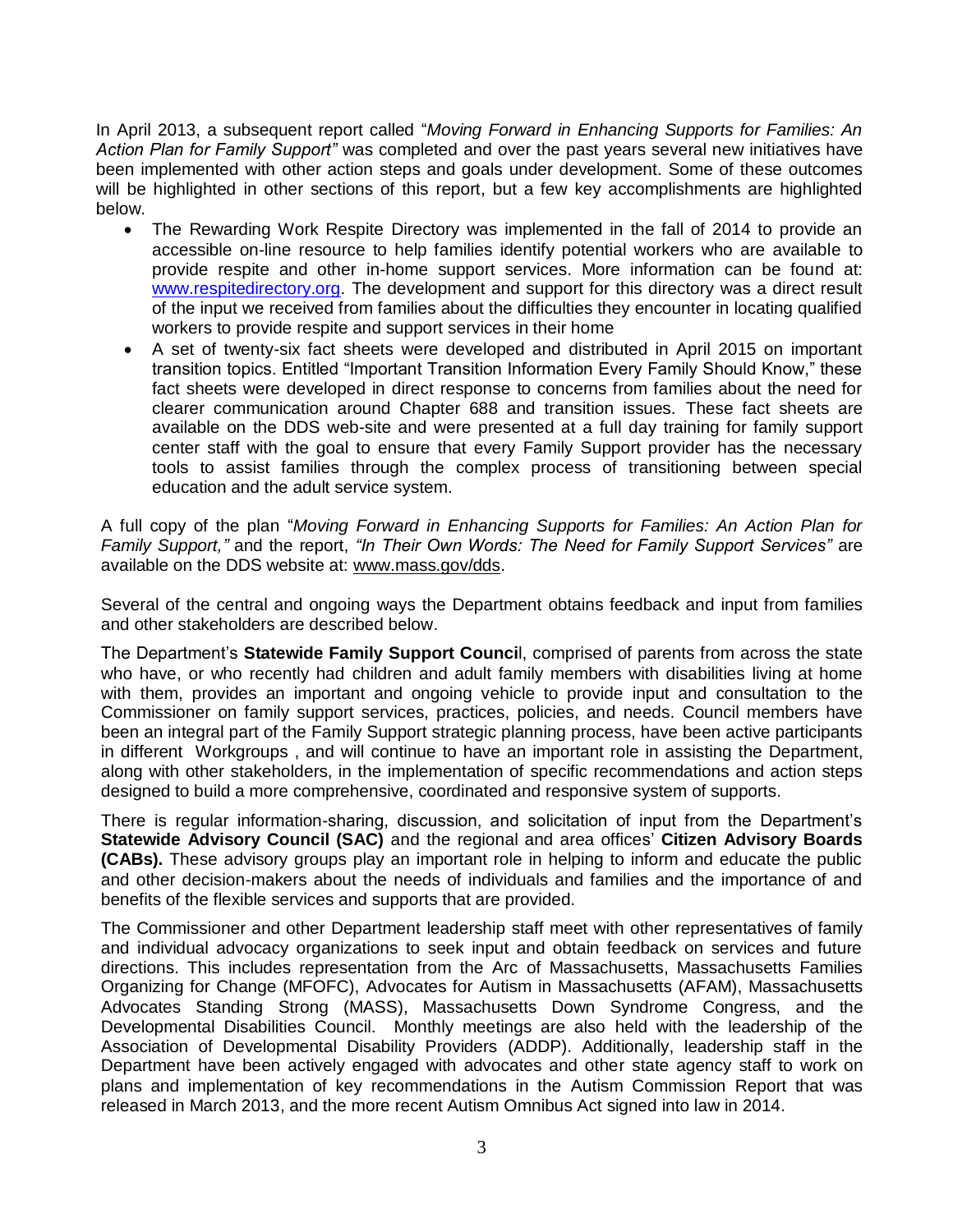#### **D. Focus Areas: Review of Activities and Accomplishments in FY 2015 and Proposed Initiatives for FY 2016.**

The following section provides brief highlights of ongoing efforts as well as new activities the Department has undertaken this past year, and includes where relevant, initiatives for development in the upcoming fiscal year.

#### **I. Family Empowerment**

*What is the agency currently doing to promote or enhance family input or direction in the development of agency policies and procedures, program development, and evaluation of services?*

The Department seeks input from individuals and families about agency services and new directions both formally and informally through a variety of organized groups and mechanisms. Family member participation and leadership has been central to the Department's strategic family support planning process and the development and ongoing implementation of the *Action Plan for Family Support* over the past several years. Family members are central participants on the more recently developed statewide self-determination advisory board. Family members and self-advocates were integral members of the Advisory Committee for the Positive Behavioral Supports Initiative that helped explore and develop a framework for the implementation of Positive Behavioral Supports (PBS) throughout the DDS system. The goal of PBS is an improved quality of life for all individuals and includes teaching positive, pro-social alternative behavior(s) for individuals exhibiting challenging behaviors.

Family members are integral participants in a **Family Support Implementation Work Group** that provides input on the services, processes, and reporting mechanisms that support implementation of the Family Support Centers and other Family Support programs to help ensure services are family driven and responsive. Individuals with disabilities and family members participate on the Department's Statewide Quality Council to assist in reviewing evaluation data and information about the quality of services provided, and to identify areas for development as part of a continuous quality improvement process. Family member engagement, input and participation is central to many of the agency-wide initiatives the Department is embarked upon, such as the *Employment First: Blueprint for Success and Shared Living Initiative* so that the voices, preferences and concerns of families are understood and addressed as new service delivery approaches are pursued.

*How will agencies change how they are currently doing business to make their agency and services more family-friendly and provide opportunities for families and individuals to have greater input and influence?*

All of the Department's family support services are based on the principles that individuals and their families are recognized as primary decision makers about their lives and supports, and options need to be flexible to be responsive to the unique needs, strengths and cultural values of families.

- The Department's Home and Community Based Waiver Programs for adults provide enhanced opportunities for individual and family empowerment, through increased choice in service providers, choice of service delivery method, and portability of services. Information and education will continue to be offered through Service Coordinators and other approaches to help ensure individuals and families are aware of the options available and to support them to exercise their rights and choices when they are involved in service planning
- Two different approaches to engage in self-direction of services, the *Agency With Choice* model, or Participant-Directed Program services through use of the contracted *Fiscal Management Service*, Public Partnerships Limited (PPL) are offered to individuals and families which allows them more control in service design, hiring of staff, and management of their budget. New regional positions have been established to help promote and support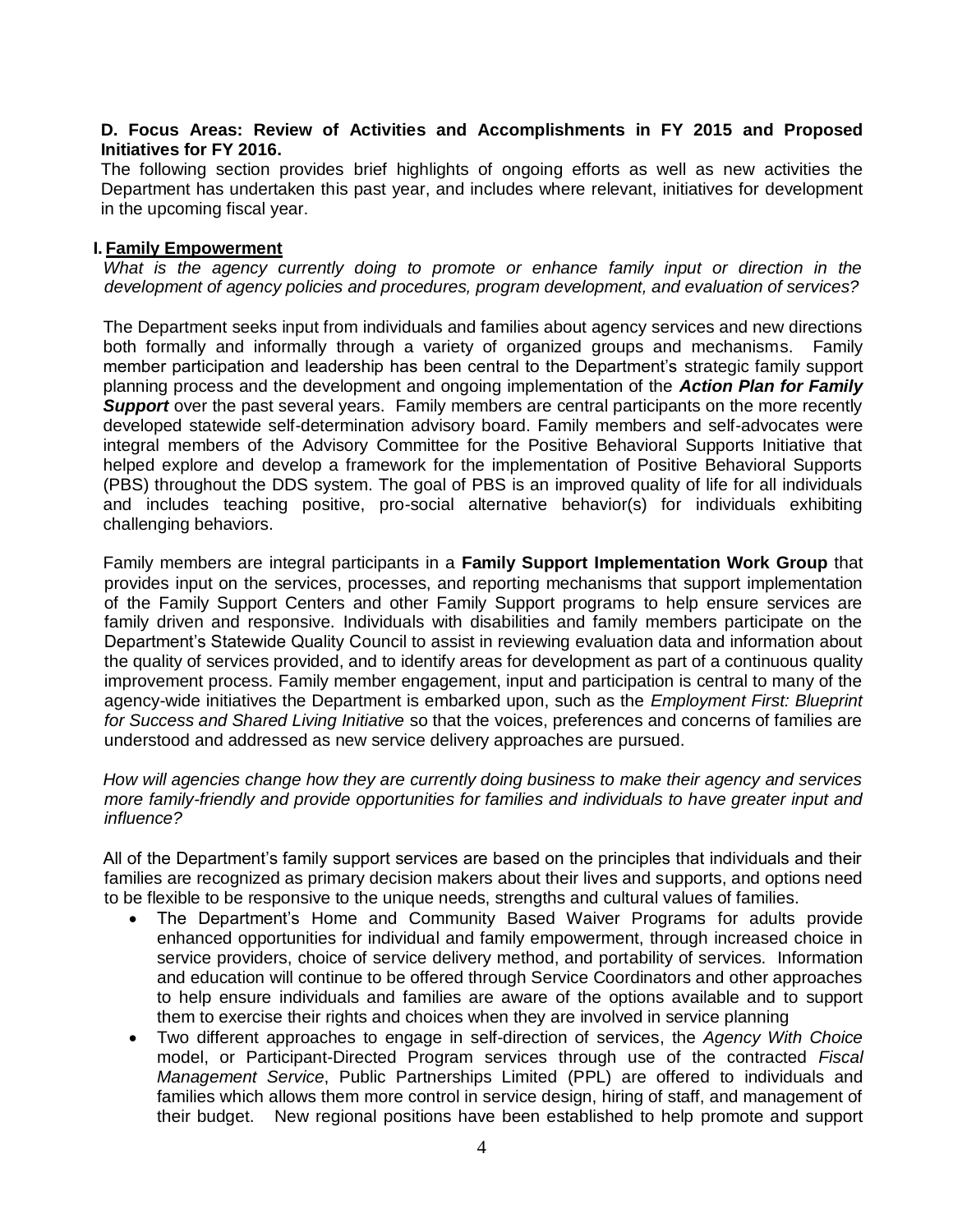increased participation of families and individuals to engage in the direction of their own services- a powerful way to exercise their empowerment. Presentations on how these models work, and the successful experiences of individuals and families who engage in participant-directed services will continue to be offered on a regular basis, combined with other informational and resource materials to encourage use of self-directed service options. Ongoing education, support, and development of consumer-friendly informational materials will be provided.

## **II. Family Leadership**

*What training opportunities does the agency currently offer to families/individuals that would enhance their repertoire of skills?*

The Department funds five regional Family Leadership programs and partners with Massachusetts Families Organizing for Change to provide education, leadership training, and mentoring for families of children and adults with disabilities. This training and mentoring is developed and provided by families who have a family member with a disability, an important feature of these programs. One primary vehicle for family leadership development is the sponsorship of a *Family Leadership Series,* which occurs across 6-8 days over a several month period. This past year four regional Leadership Series were held providing leadership development to approximately 100 families. Graduates of this series frequently move into new leadership roles in a variety of capacities. Additionally, each of the regional programs sponsored a training series called "A Full Life Ahead" that offers monthly seminars for families on topics related to transition planning, housing, futures planning, and friendships and had more than 500 participants across the state.

The Department's Family Support Centers and Autism Support Centers provide an array of educational events and trainings on relevant topics of interest to families of both children and adults, and are required to offer a minimum of six training events per year. Leadership development is also promoted through the Centers by facilitating parent networking and mentoring, sponsoring parent support groups and one-to-one parent connections, grandparent support groups, and sibling support opportunities.

#### *What new ideas or proposals would the agency initiate to give families/individuals more opportunities to develop and/or exercise their leadership skills?*

Families have opportunities to further develop and/or exercise their leadership skills as members of the Department's Statewide Advisory Council and twenty-three Citizen Advisory Boards, through participation in the DDS funded Family Leadership Projects, as well as through the Family Support and Autism Support Centers which are expected to actively engage families and seek their consultation to identify interests and needs in developing activities and the array of service options they will offer.

Individuals with intellectual disabilities and family members play an important role in making presentations as part of the Department's orientation and training for new staff which reaches both departmental and provider staff. Sharing information about their experiences, perspectives, and what is most supportive and helpful to them, provides both a positive learning experience for staff and a way for individual and families to expand their own repertoire of skills.

Peer Support and Family Training, two services available through the Department's Home and Community-Based Waiver Programs, provide interested and qualified individuals and families the opportunity to provide training and mentoring to others, as well as provide learning opportunities for self-advocates and families who want to enhance their own leadership skills.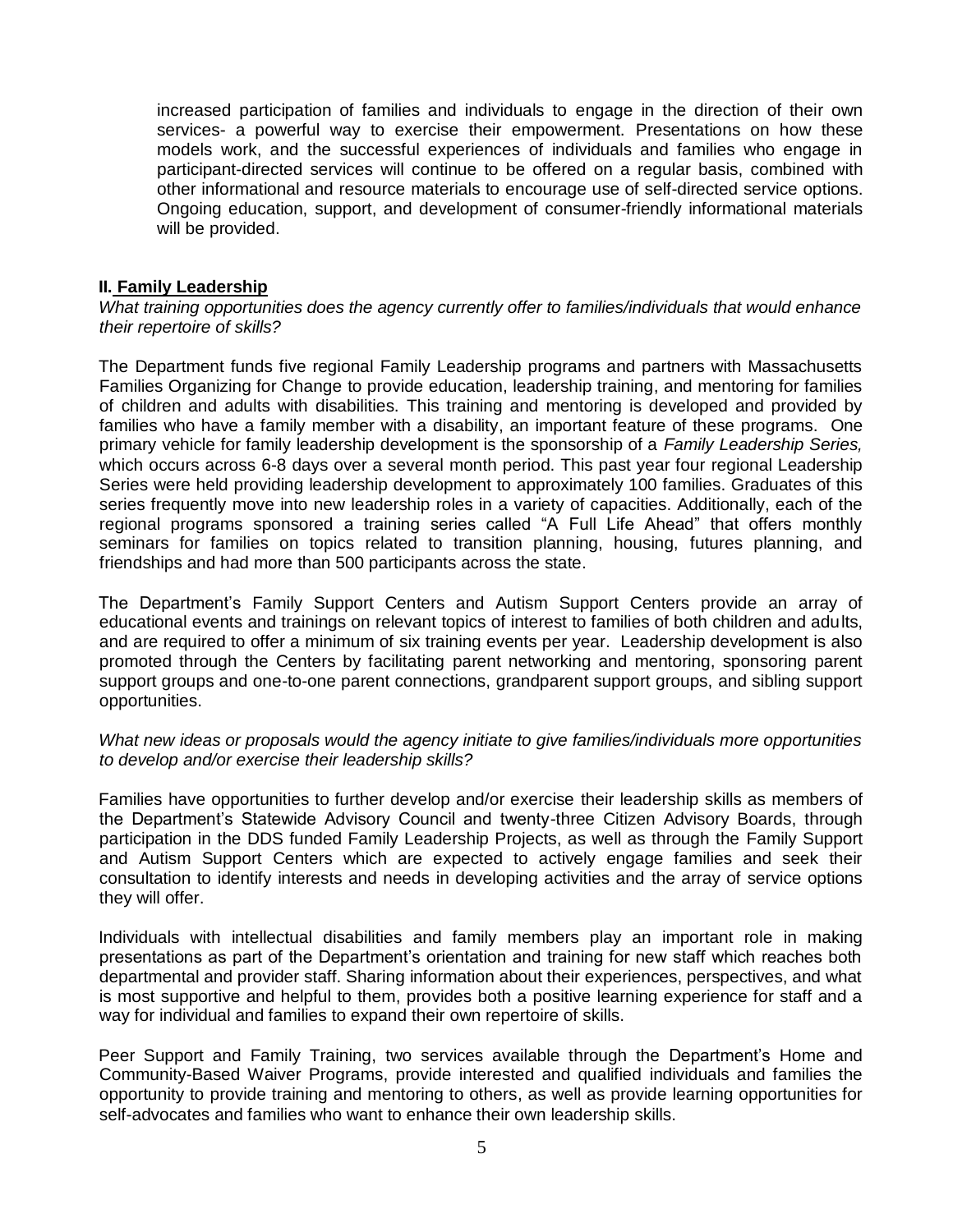# **III. Family Support Resources and Funding**

*What are the current resources/funding that the agency allocates to family support? What are ways that the agency provides flexible funding to families that allow them to customize their services?*

DDS provides funding for **Family Support Centers** which are designed to establish a local community presence and act as a hub for offering a wide range of general family support services and activities to families of children and adults eligible for DDS services. Centers are expected to develop strong local affiliations and partnerships with other state and community agencies, to become experts in generic resources and services, and to work to maximize natural supports. Services provided include: information and referral, support groups, family trainings, parent networking and mentoring, facilitation of social/recreational events, among other activities. Centers also provide Service Navigation that includes comprehensive and individualized information, guidance, and support to families to address their needs, connect them to potential resources, assist with problem-solving and help them navigate the service system. Centers administer flexible funding/stipends to families who are prioritized to receive an individual allocation which can be used flexibly by families to purchase allowable services and goods as defined in the Department's updated Addendum to the Family Support Guidelines and Procedures. There are 34 Centers funded across the State with funding totaling approximately \$9 million dollars. These Centers along with the Cultural/Linguistic Specific Centers provide some type of individualized assistance to about 10,000 families a year, plus reach many more through information and referral, trainings and recreational and community events.

**Cultural/Linguistic-Specific Family Support Centers** are designed to respond to the unique needs of specific cultural and linguistic family groups in specified areas or regions of the State. English is not the primary language for many of these families, and as a result they face linguistic barriers in accessing services and require more individualized and specialized assistance to learn about and access the service system. These Centers offer a similar array of services as the Family Support Centers described above. There are nine Cultural/Linguistic-Specific Family Support Centers with funding totaling approximately \$800,000 dollars.

**Autism Support Centers** provide an array of information and referral services, resources, and supports to children and young adults with autism spectrum disorders. The array of services and supports includes, but is not limited to, information and referral, family clinics, support groups, access to the latest information on autism, family trainings, parent networking and mentoring, and social/recreational events. There are five large and two smaller regional autism support centers funded at approximately \$2.0 million dollars, which covers the community based initiatives and other center activities outside the Autism Waiver Program. They typically reach about 6,000 families a year with information and resources.

**Intensive Flexible Family Supports (IFFS) Programs** are designed to help families who are experiencing severe stress which can lead to the child being at-risk of an out-of-home placement. Intensive case management services are provided to help families integrate the variety of available resources to support their family member in crisis, and flexible funding to purchase additional supports or goods. These program services were originally designed to assist families with children between the ages of 3 and 18, but were recently expanded to age 22 to be responsive to the emerging needs of the 18 to 22 age group of young adults living with their families. Annually, about 620 children and their families receive services through the 19 regional and area based programs across the State, funded at approximately \$2 million dollars.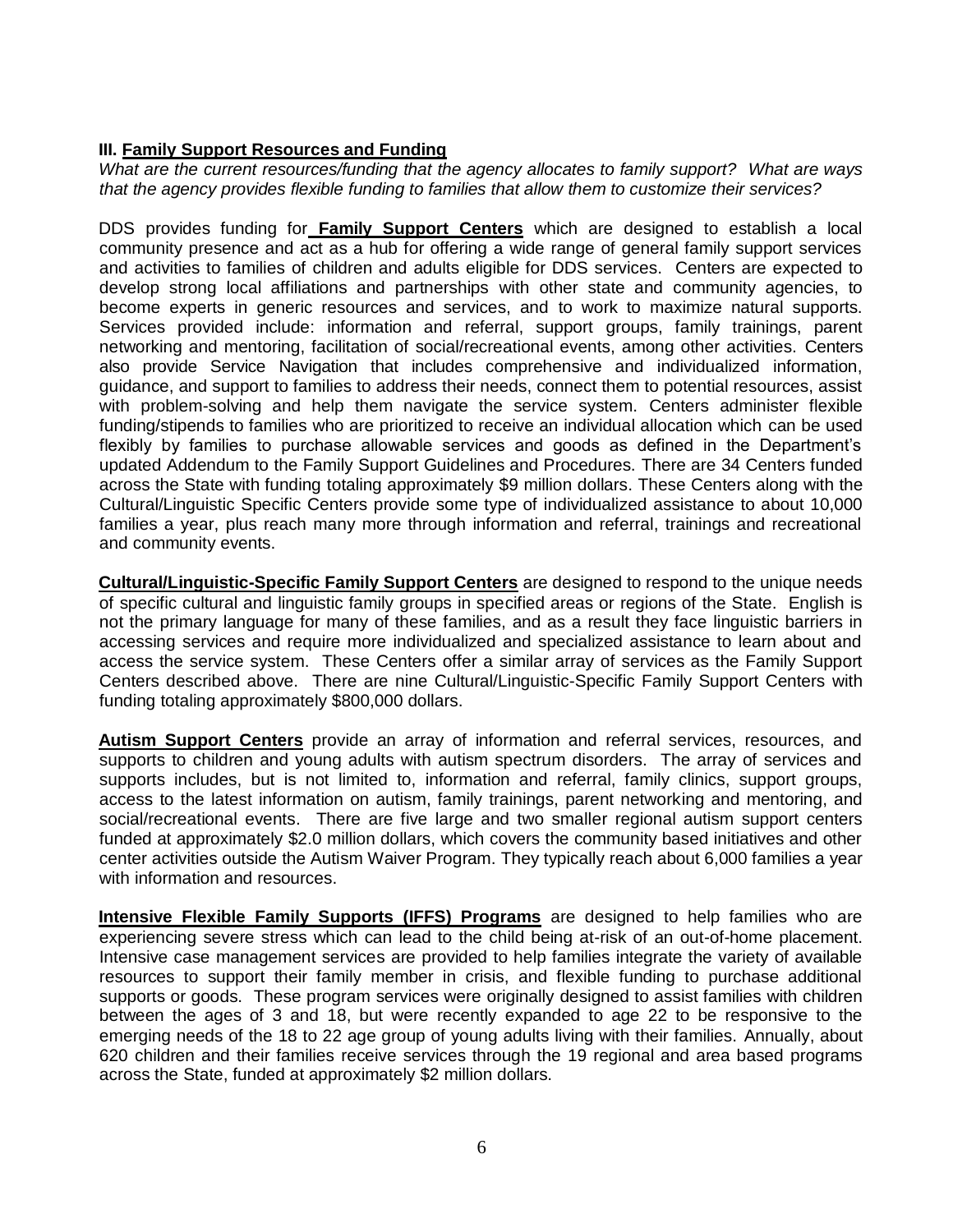**Medically Complex Programs** support families who are caring for children/young adults up to the age of 25, with significant cognitive, physical, and complex health care needs who are living at home. Intensive medical wrap-around case management services are provided that help families integrate the variety of resources and supports they are receiving and offer flexible funding/stipends to assist the family in the purchase of additional supports and goods not covered by health insurance. This program complements and is supplemental to other MassHealth State plan and third party insurers. Annually, these programs provide services to about 350-375 individuals and their families. These five regionally based programs are funded in total at approximately \$600,000.

There is currently one **Planned Facility Based Respite Program for Children** that offers planned, out-of-home respite services for children in the Central/West Region. This program provides shortterm temporary relief for families, and include overnight, weekend, and/or vacation stays. Individuals are provided with a variety of recreational, social, cultural and/or educational activities during their stay. On average, 100 children and their families are able to utilize this service annually and the total funding amount is approximately \$200,000.

**Family Leadership Development Programs** provide education, mentoring and support to families. A major focus is a comprehensive and intensive family leadership series which provides information and education about "best practices" and helps families gain knowledge about policy making at the local and state level to assist them in assuming leadership roles in their local community and the disability community. There are five regionally based Family Leadership Programs funded for a total of approximately \$282,000.

**The Autism Division** at DDS received \$5.6 million dollars in FY 2015 to provide services and supports to children with autism. The Medicaid Home and Community-Based Services Autism Waiver Program served about 250 children under the age of 9 over the course of the past fiscal year. The community-based activities offered by the Autism Support Centers reached at least 2000 families from across the Commonwealth during the past fiscal year. The Autism Division also helps fund a specialty community program designed to train first responders called the Autism and Law Enforcement Education Coalition (ALEC}. This program remains a successful initiative which has received national recognition.

**The Department of Elementary and Secondary Education & Department of Developmental** 

**Services Community Residential Education Program (DESE/DDS)** is a successful collaborative initiative designed to provide supplemental supports to children/young adults determined to need services to prevent a more restrictive educational or out of home residential placement, or to assist families whose children are coming out of a residential placement. The intent of the program is to increase family capacity to support their child in the home and community, as well as to provide an individualized plan of supports that promotes skill building, independence, and social integration across the spectrum of the child's home, school and community. In FY 2015, the program continued to receive \$6.5 million to provide capacity building supports and related services to about 480 participants ranging in age from 8 up to 22.

# **FY 2016 Family Support Funding Increase**

After consultation with the Family Support Council and other stakeholders, the Department plans to prioritize use of the increased funding of \$3.5 million dollars in the family support appropriation account to offer individual flexible funding/stipends to families in need who were not previously receiving funding support, one of the most important need areas identified by families. Additionally, some of this funding will be used to expand staffing resources and capacity in local Family Support Centers, the Medically Complex programs, and the Intensive Flexible Family Support programs, as well as increase resources for the five Family Leadership Development programs. Use of this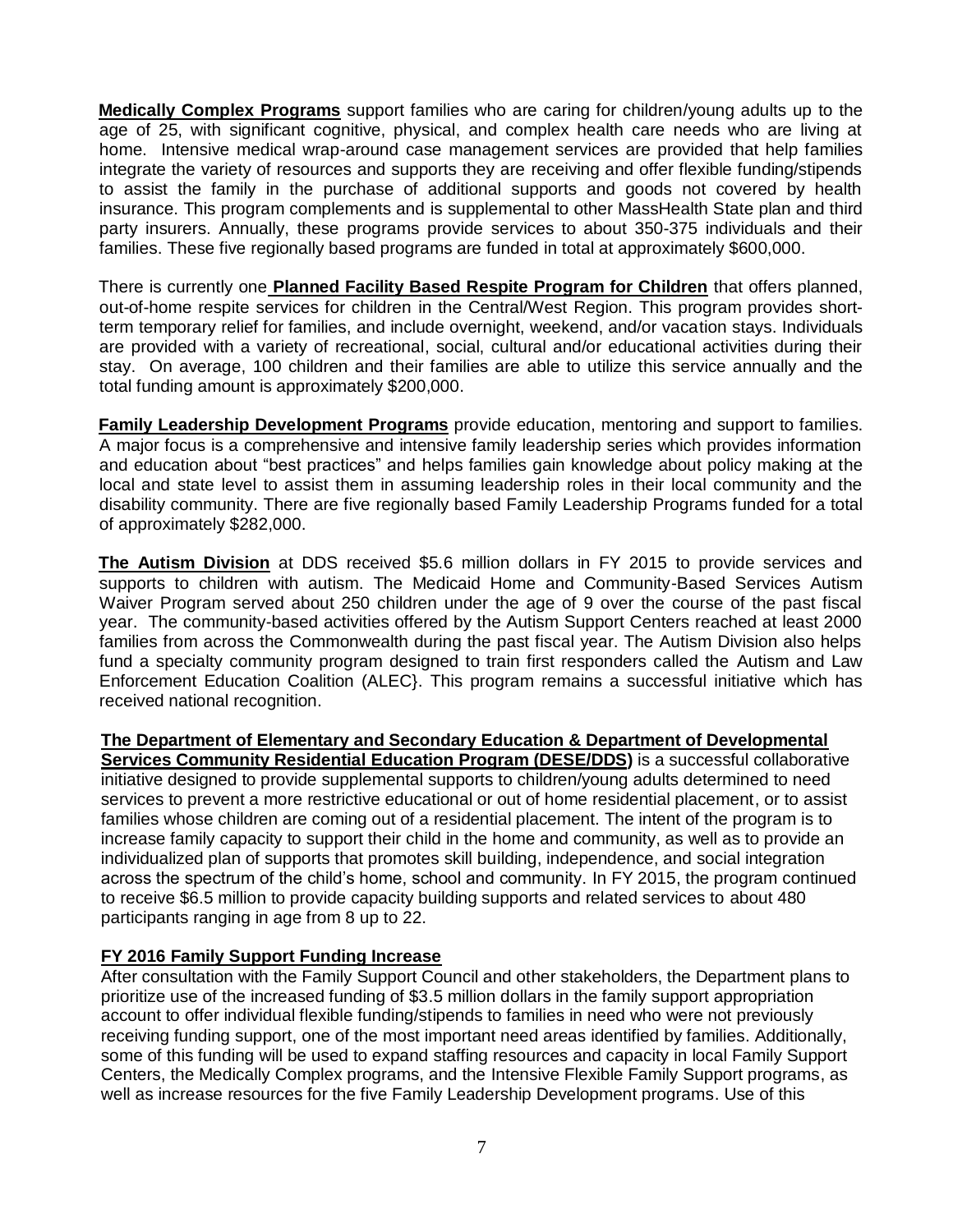increased funding will be monitored regularly by DDS throughout the fiscal year. Periodic reports will be shared with the Family Support Council and other interested stakeholders.

Additionally, the Department operates the **Medical Respite Home** in Southeastern, MA that provides an important service for adults with complex medical, physical and developmental needs who require 24 hour, specialized nursing care, and their families. First opened in 2012 in response to the need identified by families for this service option, this program has continued to evolve, and includes transportation, a variety of community-based activities, and other supports to assist individuals and families in using this service. Approximately 36 individuals and their families have been able to use this resource for a total of 840 overnight stays, providing important relief and respite for families and a new experience for the adults.

## **IV. Accessing Services and Supports**

*What are current examples of ways the agency is educating families on how to access services in a timely and effective manner? What are some illustrations of different services and resources which promote good access to information and referral?*

The DDS funded Family Support, Cultural/Linguistic-Specific, and Autism Support Centers provide Information and Referral services to families of children and adults within their geographic area. This includes assisting families to identify resources and service options available in their local communities, to learn about other financial and/or state services for which families may be eligible, and to provide guidance on how to navigate the service system. They use a variety of approaches to disseminate information to families, including email, list-serves, web-sites, on-line newsletters and training calendars, webinars, and social media, as well as create and maintain a "library" of resources. These Centers engage in a variety of outreach activities to connect with families in different venues who may benefit from their information and resource services

Families are sent a 'welcome flier' with information about the Family and Autism Support Centers in their area at the time their son or daughter is found eligible for services. This notice is made available in multiple languages to be responsive to families for whom English is not their primary language.

A 'Statewide Family Support Directory' is available to help families find the Family Support Center and other family support programs in their area to promote easier access to these resources. The Directory is widely disseminated through DDS, service providers, and is posted on the Department's website.

The Department has provided funding for a friendship project called "Widening the Circle" to assist in expanding opportunities for friendships and community participation through training and the development and distribution of information and resources. Key accomplishments include the development of a website with resource information, the delivery of about 100 "Introduction to Friends" presentations across the state reaching more than 2,000 people including parents, people with disabilities, and DDS and provider staff, as well as 'train the trainer' sessions. In the past they supported six demonstration projects to illustrate different approaches to supporting people with and without disabilities in developing friendships and are currently focused on partnerships with providers to help promote friendships between co-workers and individuals with disabilities working at jobs at businesses in the community, and with students participating in post-secondary educational opportunities.

The Department sponsored multiple training events this past year for family support programs and DDS staff, all designed to promote capacity-building to enhance the supports and services provided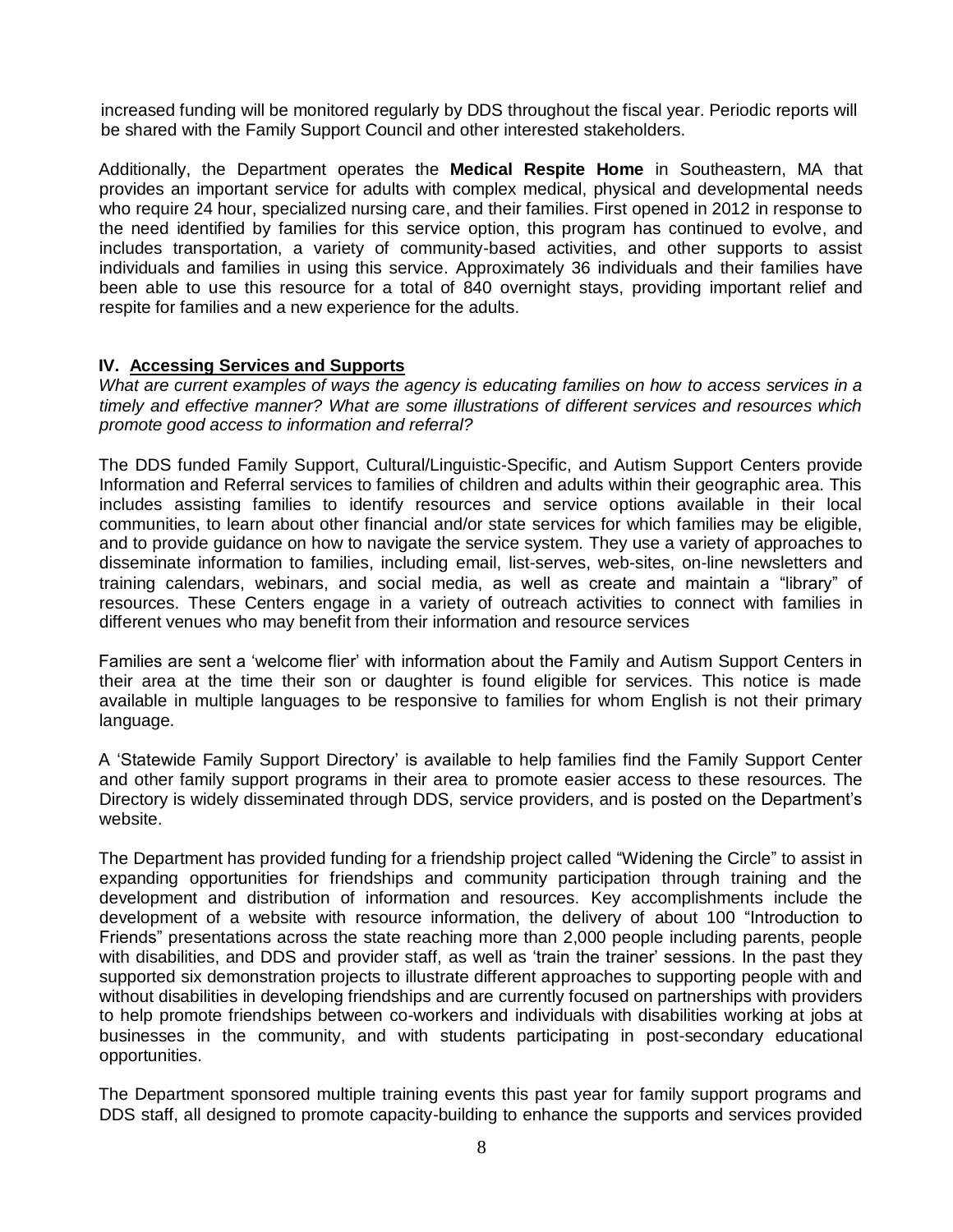to families across the life span. These events provided opportunities for staff to share information, promising practices, and new initiatives in specific topical areas, and fostered an opportunity for networking. About 400 staff participated in these different training events. A successful conference focused on the theme of "Family Diversity in Our Contemporary Society" was held in June. The conference included a compelling keynote presentation by Tawara Goode from the National Center on Cultural Competence at Georgetown University, and family members who participated in a number of workshops in the afternoon about their experiences which included a focus on immigrants and refugee families with a member with a developmental disability, grandparents caring for their grandchildren with disabilities, siblings as primary caregivers, supports for parents with intellectual disabilities, and supports for LGBT individuals and their families.. Some of these topical areas will be further developed through additional professional development opportunities in the upcoming year.

The Department provides funding to help support the Autism Insurance Resource Center at New England INDEX which provides information, training and consultation about the Massachusetts Autism Insurance Law (aka ARICA). The Department also helps disseminate information about this resource to families and staff through multiple strategies.

Publications and informational materials are posted on the Department's web-site to help families learn more about services and how to access them. Examples include a guide on transition from school to adult life, "The Road Forward," "School Days to Pay Days: An Employment Planning Guide for Families of Young Adults with Intellectual Disabilities," resources related to the Department's Home and Community Based Waiver programs, and semi-annual newsletters developed by the Office of Quality Management called, "Living Well."

*What new initiative(s) will the agency undertake to promote good local access to information and resources?*

- All Area Offices will continue to sponsor informational and training forums for families related to transition to adult services, to help families understand the process and learn about adult service options and service providers. A particular highlight this year was the development and distribution of a series of fact sheets on key topics related to planning for the transition from school to adult life. "Important Transition Information Every Family Should Know" is a set of 26 fact sheets available to families and can be used in a flexible way to help families build their knowledge and resources about all aspects of this transition process. This information was distributed and complemented by a full day training event for family support and DDS area office staff, and is available on the DDS web-site. The Department will continue funding for the three year project with The Arc of Massachusetts, *Widening the Circle,* to build upon and expand the work of the "Real Friends Project." These project activities were developed in response to the feedback and concerns raised by families related to the social isolation of their children, and the challenges individuals face in developing real and lasting friendships.
- To respond to the needs identified by families about the difficulties they experience finding qualified and available respite and in-home workers, the Department has initiated a pilot project with Rewarding Work, to expand their web-site to include a directory of workers and other resources related to accessing respite and hiring in-home staff. Access to this expanded web-site was rolled out in the fall of 2014 with information and training provided to staff of all the Family and Autism Support Centers and the local DDS Area Offices. Individuals and families who receive services through DDS can access this directory at no cost. The Rewarding Work web-site was already available through support from MassHealth for individuals and families to find Personal Care Attendants (PCAs). In addition, a pilot respite training project is being implemented through partnerships between several Family Support Centers and local colleges, to recruit students who need internship experiences, provide them with training and supervision, and place them with families who will receive free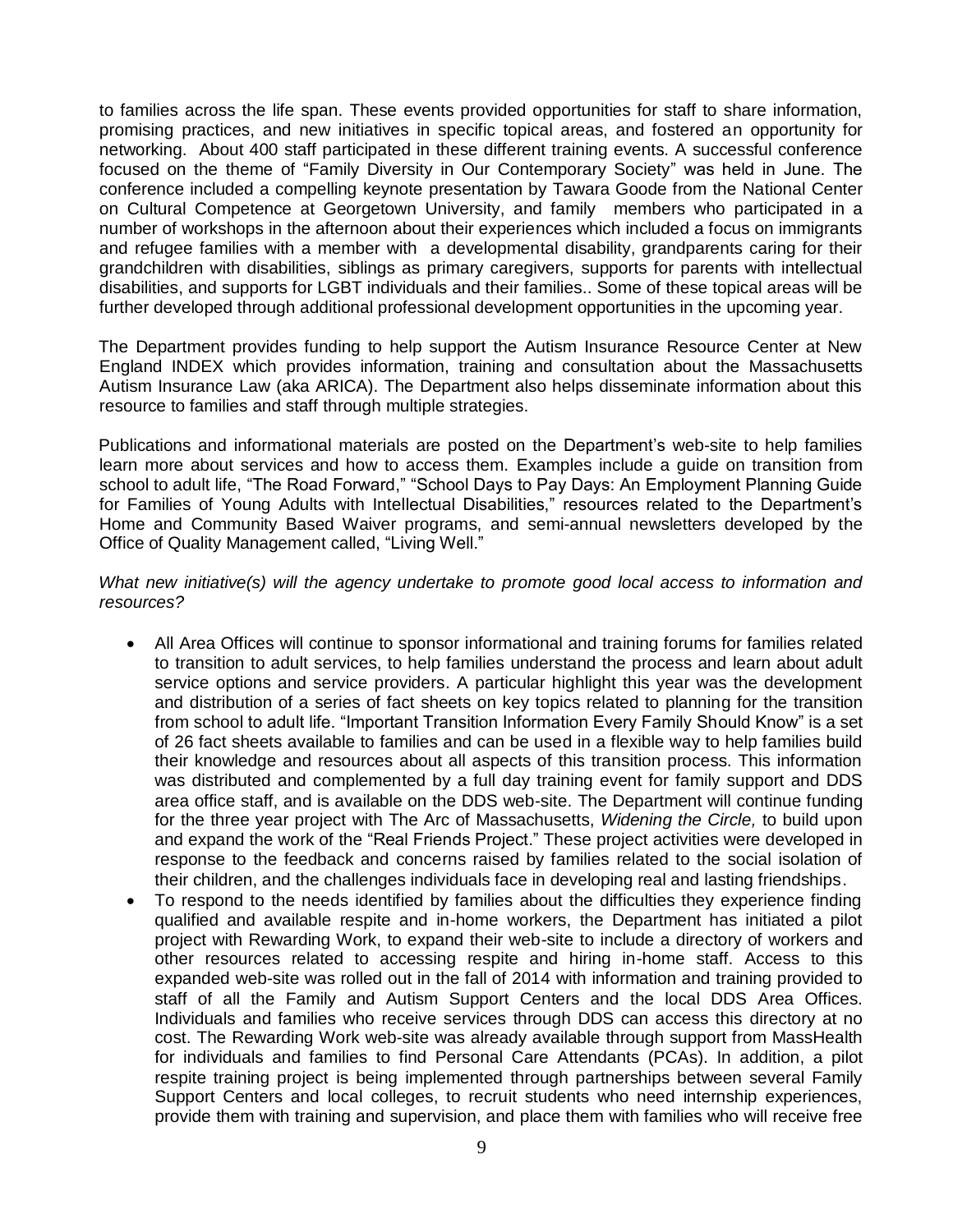respite support in the home. A new planning tool and resource entitled: "Charting the Life Course: A Guide for Individuals, Families, and Professionals" developed by the Missouri *Family to Family Project* was made available to family support and DDS staff to assist families with planning and access of services.

## **V. Culturally Competent Outreach & Support**

*What are the current activities or services that the agency offers that ensure culturally appropriate access and supports to ethnically, culturally, and linguistically diverse families and individuals?*

The Cultural/Linguistic-Specific Family Support Centers provide bi-lingual and bi-cultural assistance to identified groups of families for whom English is not their primary language. They are expected to provide broad outreach and are frequently called upon by other organizations to help provide interpretation and translation assistance to families. These Centers primarily provide services to families who speak Spanish, Chinese, Vietnamese, Khmer, Russian, Haitian Creole, Portuguese, and Cape Verdean Creole. In addition, all Family Support Centers and providers are expected to develop resources and capacity to do outreach and be responsive to the diverse cultural and linguistic communities in the geographic area in which they are providing services.

There are an increasing number of children and families from a variety of diverse cultural and linguistic communities who receive services through the Autism Waiver Program. Interpretation services are provided as an integral part of these program services.

The Department makes available translated informational materials for individuals and families in multiple languages. Positive working relationships have been established with several entities that provide interpretation and translation services and they have developed a good understanding of disability terminology and concepts that lead to providing more culturally relevant and responsive information.

A variety of training opportunities are offered for family support and DDS staff focused on increased understanding of families from diverse communities and to learn more about resources and strategies to provide culturally respectful and responsive services. Workshops have been sponsored to hear from families from diverse communities about their experiences and perspectives in raising a child with a disability, and from providers about the approaches they have developed and used to offer culturally responsive services. Department staff continues to work collaboratively with providers to share positive practices and support them as they further develop their capacity to provide services to individuals and families from diverse communities.

There are active statewide, regional and central office Diversity Councils that offer a variety of opportunities for education, training, and cultural experiences to promote increased understanding of different cultural and linguistic groups, and support the delivery of more culturally responsive services.

*What new ideas/initiatives will the agency propose to outreach and meet the needs of culturally diverse families and individuals?*

- Workshops and forums focused on the development of culturally responsive services will continue to be provided for Family Support providers and DDS staff.
- Specific opportunities to bring together staff from the Cultural/Linguistic-Specific Family Support Centers across the state with DDS staff and other family support programs will be provided to foster information-sharing, networking, and to identify ways to strengthen efforts to provide more culturally competent services to families.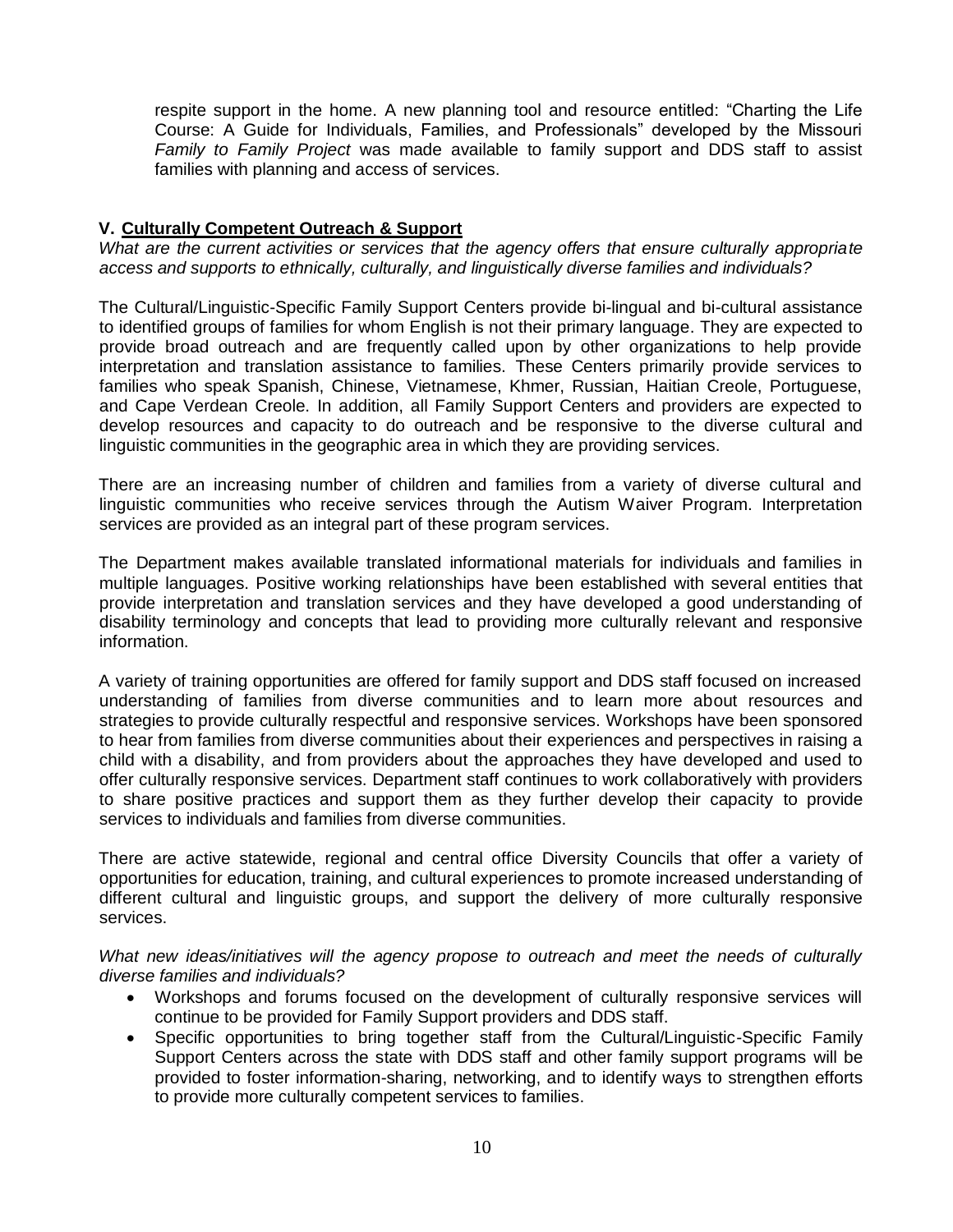# **VI. Interagency Collaboration**

Department staff participate in various inter-agency activities with other Executive Office of Health and Human Services (EOHHS) agencies to promote more effective service delivery and to maximize resources. Regional and area office DDS staff participate in local inter-agency planning teams to promote more effective communication, and when there are individuals involved with multiple agencies, to work toward coordination and collaboration in service delivery. Representation on these teams usually includes staff from the Departments of Children and Families, Mental Health, Transitional Assistance and Public Health, and in some situations, representatives from local school systems.

DDS, in partnership with the Office of Elder Affairs, other human service agencies and community organizations, has completed the fourth year of a federal *Lifespan Respite Grant* from the Administration on Aging. A unique aspect of this project has been the cross-disability/special needs focus across the lifespan. It is well documented and understood how essential respite is for caregivers providing daily assistance and care for family members with disabilities. A statewide lifespan respite coalition has been established, a website with respite resources and information on varied respite options has been developed, and training approaches and innovative models to expand the network of respite providers available to caregivers are being identified. An informative and energizing statewide conference for caregivers was held in May 2015 - the third one that has been sponsored. Additionally, with supplemental grant resources, mini-demonstration projects were funded to support the delivery of respite services to unserved and underserved populations.

DDS leadership staff have been active members of the **Autism Commission** and have been working in partnership with other state agencies, advocacy groups and other stakeholders to support implementation of some of the key recommendations identified in the report that was issued in 2013 and to implement provisions of the Autism Omnibus Act.

The Department continues to work collaboratively with the Office of Medicaid, and the Departments of Mental Health and Children and Families, on the implementation of the **Children's Behavioral Health Initiative** (CBHI). There is a specific focus on how these services can be more responsive to the needs of children with autism spectrum disorders and what will support capacity building in this area. DDS provided a training session in this area for our Children's Service Coordinators and makes information available to the Department's staff and family support providers so they are knowledgeable about the eligibility criteria and service options available in order to facilitate access to these services for children and families who may be eligible.

Department staff participate in **Unified Planning Team** meetings when requested for individuals who are eligible for DDS services, consult to EOHHS Unified Planning Teams for children who are not eligible for DDS services, and also continue to participate on the *One Child, One Plan* EOHHS initiative. DDS family support staff and children and transition service coordinators are collaborating with the Department of Public Health Care Coordination Program to help facilitate planning and smoother transition from school to adult life for individuals with significant and complex medical, physical, and developmental needs.

*What new activities or initiatives does the agency propose to demonstrate the above goals?*

 Department staff will continue to work closely with the Office of Elder Services and other human service and community organizations, family members and individuals to continue to successfully implement the federal Lifespan Respite grant, support the Massachusetts Lifespan Respite Coalition, and promote use of the Rewarding Work Respite Directory.